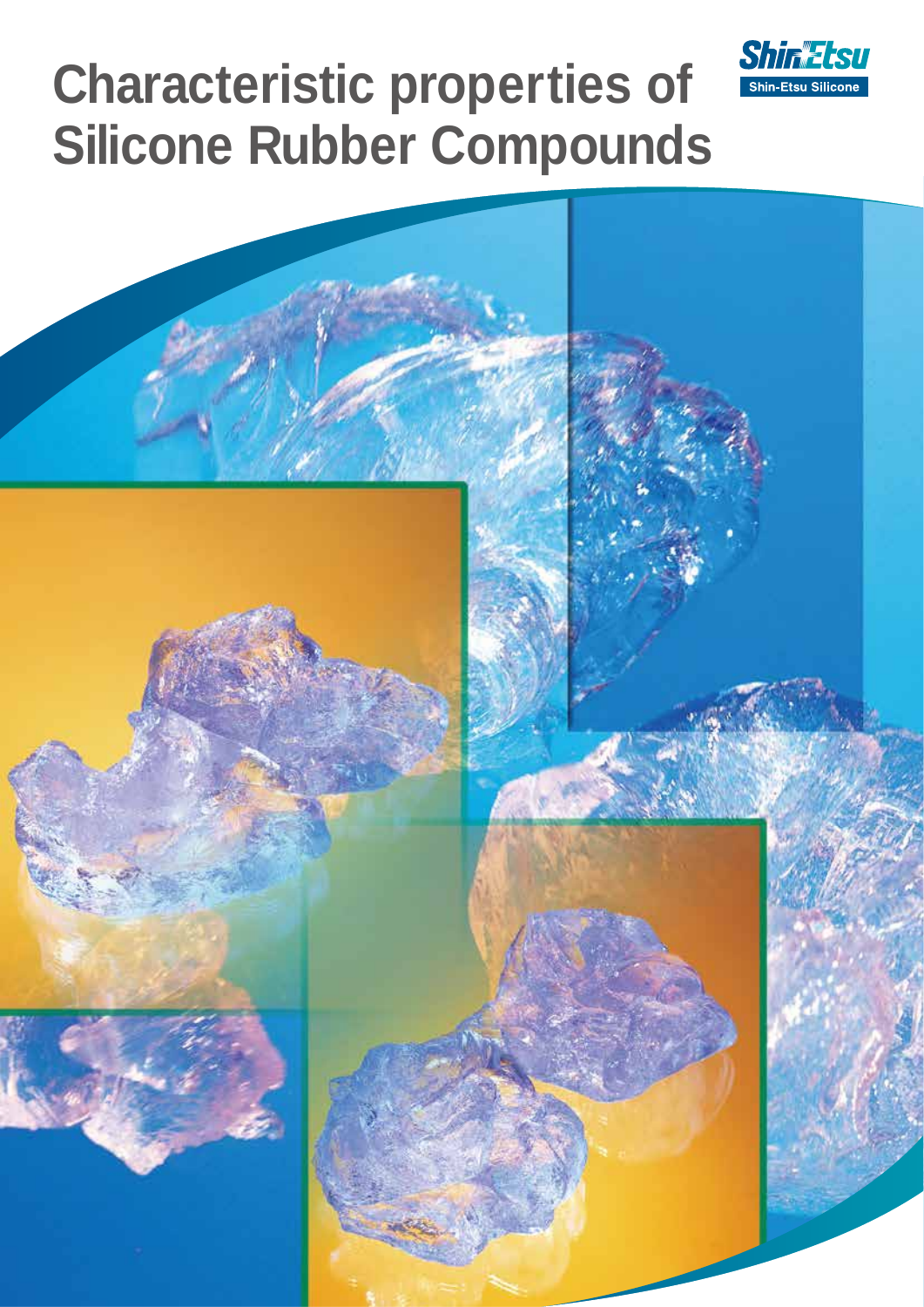## **Meeting the increasingly diverse and sophisticated needs of industry with the unique properties of silicone rubbers**

The main ingredients of Shin-Etsu's silicone rubber compounds are unique raw silicone rubber gum and high-purity silica. Silicone rubber compounds have characteristics of both inorganic and organic materials, and offer a number of advantages not found in other organic rubbers. Silicone rubbers have fine electrical properties, good chemical stability and flame retardancy, and superior resistance to heat and cold. They are thus used in nearly every industry to improve the quality and functionality of products including electric and electronic equipment, office automation equipment, automobiles, food products, household goods, and leisure products.

| I Contents                                                    |
|---------------------------------------------------------------|
|                                                               |
|                                                               |
|                                                               |
|                                                               |
|                                                               |
|                                                               |
|                                                               |
|                                                               |
|                                                               |
|                                                               |
|                                                               |
|                                                               |
|                                                               |
| Transparency and coloring properties ………………………………………………12     |
|                                                               |
|                                                               |
|                                                               |
|                                                               |
| The fine properties of silicone rubber ……………………………………………………15 |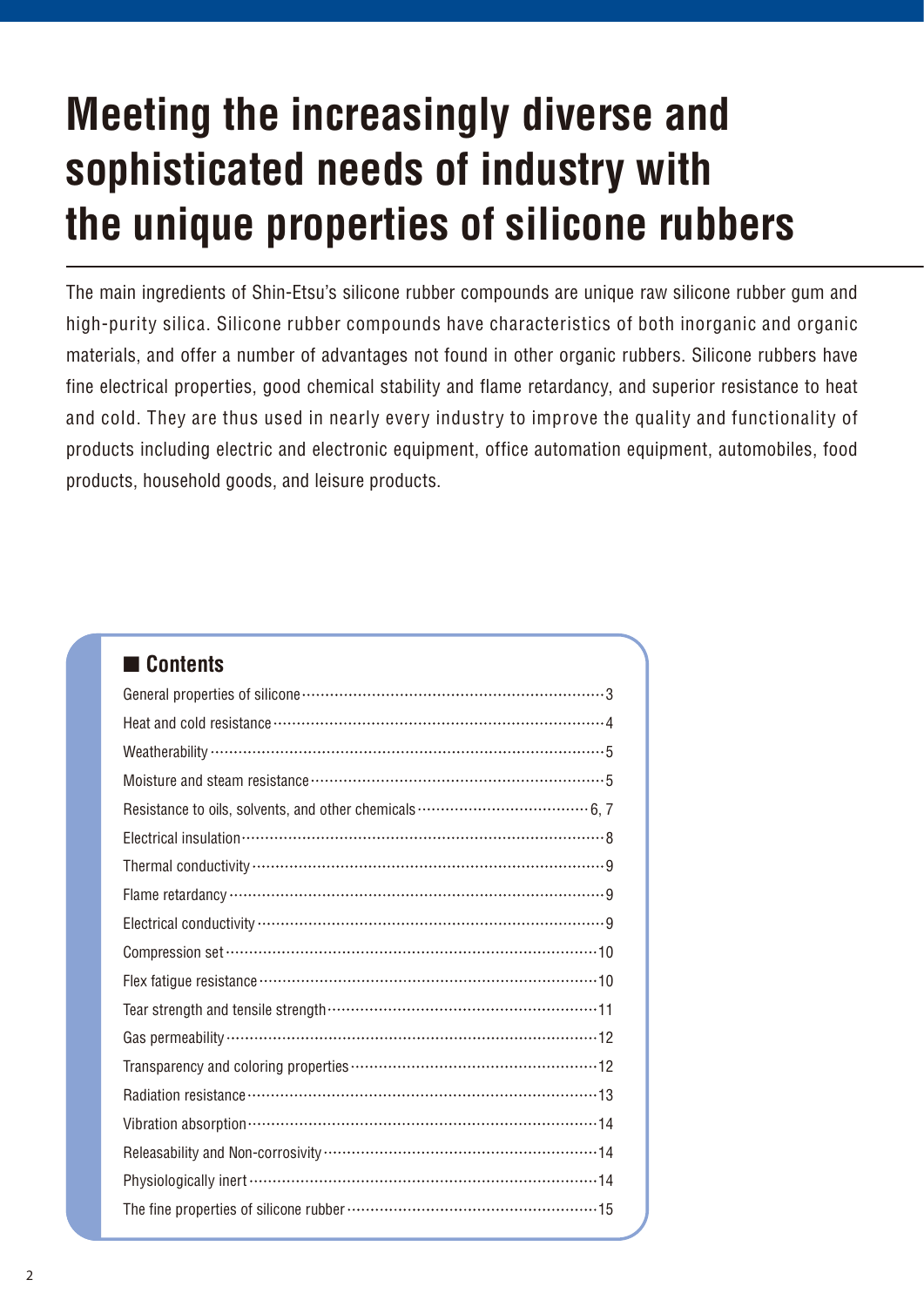### **General properties of silicone**

#### **High binding energy**

The siloxane bonds (–Si–O–Si–) that form the backbone of silicone (dimethyl polysiloxane) are highly stable. At 433 kJ/mol, their binding energy is higher than that of carbon bonds (C–C), at 355 kJ/mol. Thus, compared to common organic polymers, silicone rubbers have higher heat resistance and chemical stability, and provide better electrical insulation.





#### **Intermolecular force is low, and coil formation capacity is high.**

Silicone molecules are helical and intermolecular force is low, resulting in high elasticity, high compressibility, and excellent resistance to cold temperatures. Furthermore, the methyl groups located on the outside the coil structure can rotate freely. This characteristic gives silicone its distinctive interfacial properties, including water repellency and good releasability.





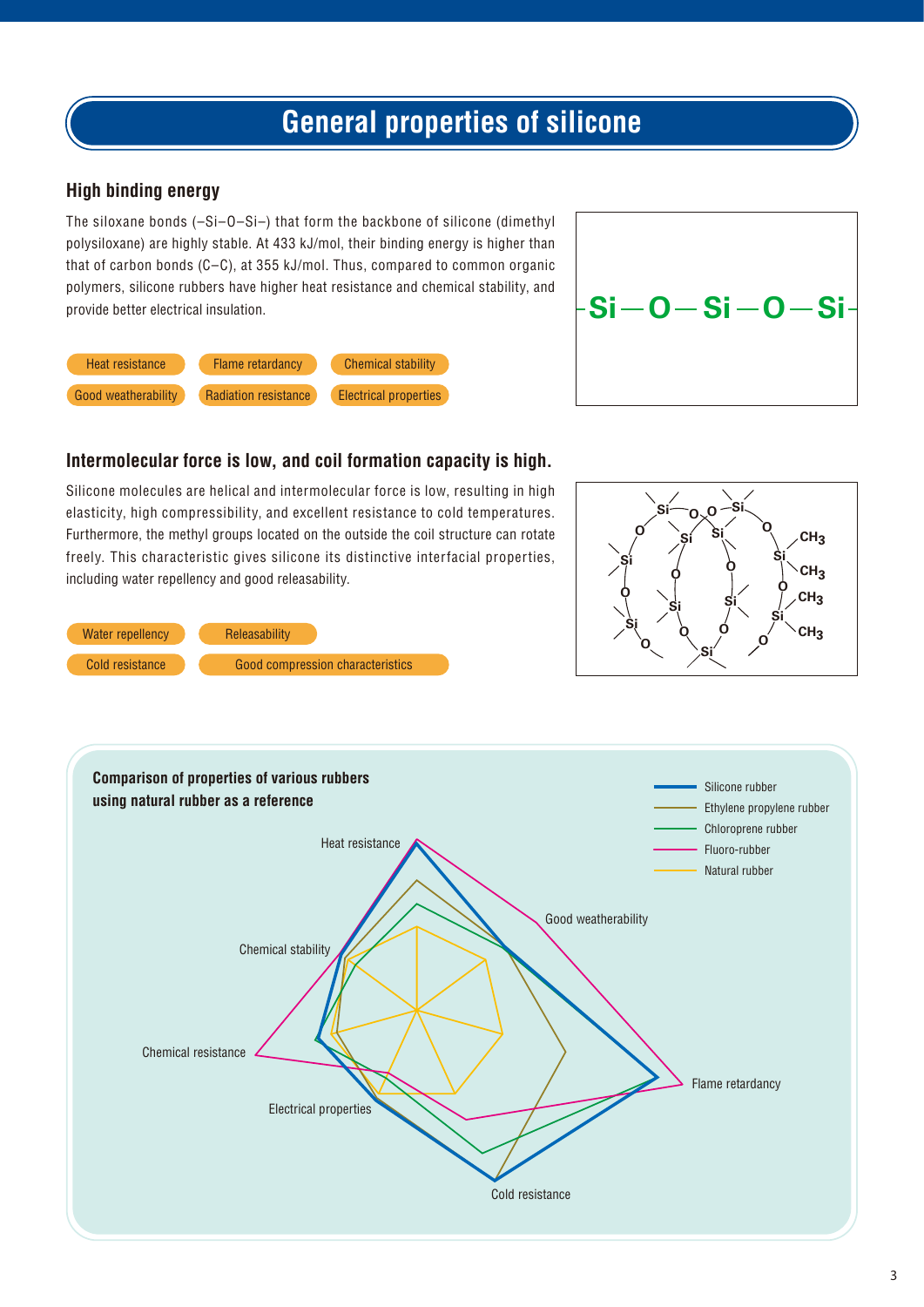### **Heat and cold resistance**

Silicone rubber withstands high and low temperatures far better than organic rubbers. Silicone rubber can be used indefinitely at 150°C with almost no change in its properties. It withstands use even at 200°C for 10,000 hours or more, and some products can withstand heat of 350°C for short periods. Silicone rubbers are thus suitable as a material for rubber components used in high temperature environments.

Silicone rubber also has excellent resistance to cold temperatures. The embrittlement point of typical organic rubbers is between -20° and -30°C, compared to -60° to -70°C for silicone rubbers. Even at temperatures at which organic rubbers turn brittle, silicone rubber remains elastic. Some products withstand extremely low temperatures of -100°C and below.

Generally speaking, silicone rubber hardens when heated in air, with decreasing elongation as it deteriorates; but in sealed conditions it softens as it deteriorates, and its operating life at high temperatures is shorter in sealed conditions than in air.

This softening results from the degradation of the siloxane polymer. Adjusting the silicone rubber formula, using a different curing agent, and/or post-curing can help prevent softening in hot, sealed conditions. Such products are also available.

**Operating life of silicone rubber in high-temperature conditions**

(Operating life defined as the time at which elongation at break is 1/2 that of the initial value)



Even among general purpose silicone rubbers, heat resistance varies depending on the rubber formula, curing agent, and other factors.

#### **Low-temperature properties of various rubbers** <Test method> JIS K 6261, Section 5



**Comparison of high-temperature operating life**





Chloroprene rubber deteriorates rapidly and discolors at temperatures between 150°–250°C, but there is little change in silicone rubber even at 250°C.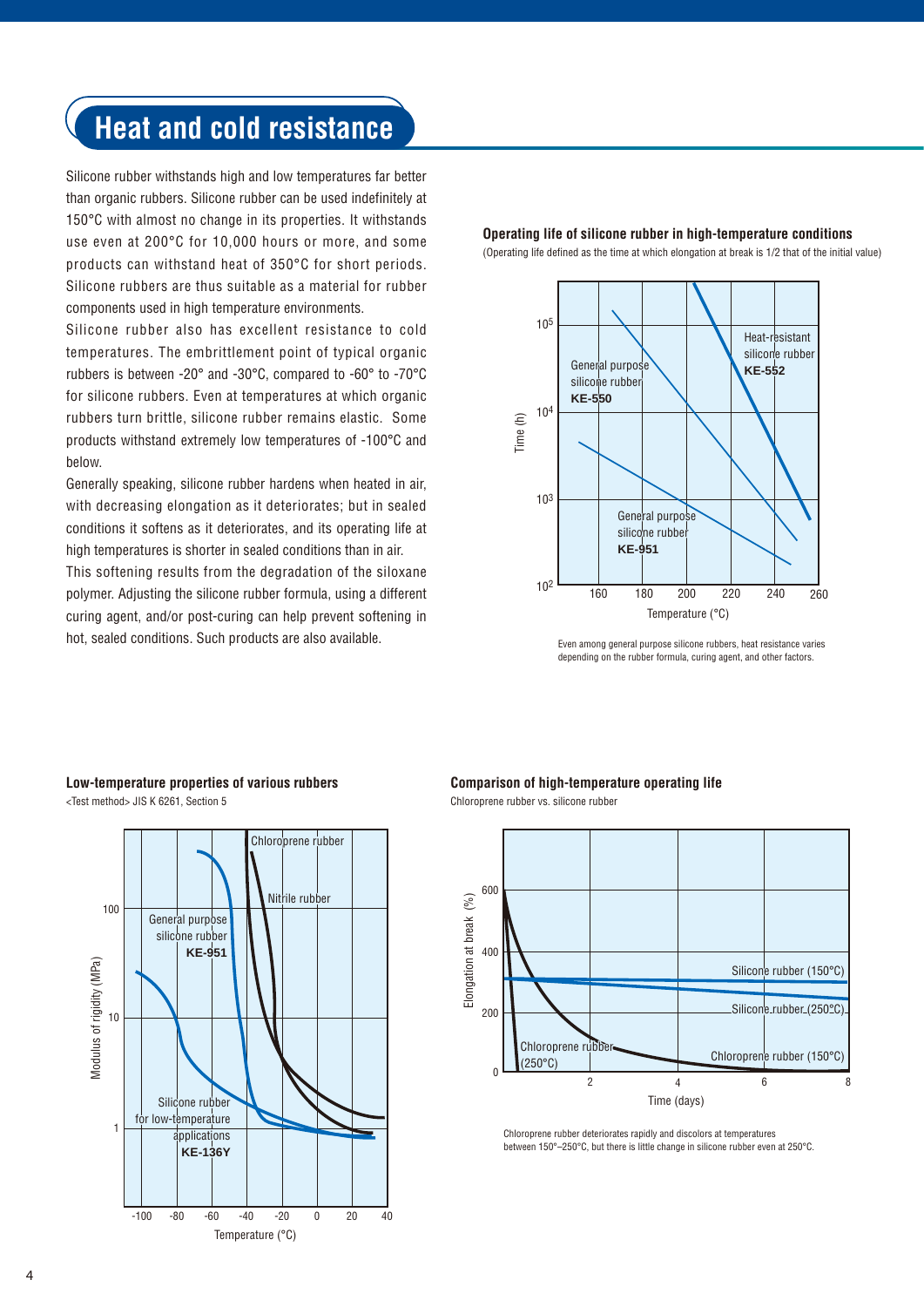### **Weatherability**

Silicone rubbers have exceptional weatherability. Ozone created by corona discharge rapidly deteriorates most organic rubbers, but has almost no effect on silicone rubber. In addition, silicone rubber can be exposed to wind, rain and UV rays for long periods with virtually no change in its physical properties.

| Deterioration conditions | Time until surface cracks are first apparent (years) |                    | Time of sunlight exposure until elongation is 1/2 that of the initial value (years) |                                  |  |
|--------------------------|------------------------------------------------------|--------------------|-------------------------------------------------------------------------------------|----------------------------------|--|
| Location<br>Rubber type  | Panama                                               | <b>Rock Island</b> | Panama                                                                              | <b>Rock Island</b>               |  |
| Styrene butadiene        | $2 - 3.5$                                            | Over 10 years      | 4                                                                                   | 10                               |  |
| <b>Nitrile</b>           | $0.5 - 1$                                            |                    |                                                                                     | 10                               |  |
| Chloroprene              |                                                      |                    | 8.5                                                                                 | Over 10 years                    |  |
| Silicone (methyl vinyl)  | Over 10 years                                        | Over 10 years      | Over 10 years                                                                       | Over 10 years to decline to 75%  |  |
| Silicone (methylphenyl)  |                                                      |                    | Over 10 years                                                                       | Over 10 years                    |  |
| Fluorosilicone           |                                                      |                    | 0.5                                                                                 |                                  |  |
| Ethylene propylene       |                                                      |                    | 10                                                                                  | Over 8.5 years to decline to 75% |  |
| <b>Fluorine</b>          | 10                                                   | 10                 |                                                                                     | Over 10 years to decline to 90%  |  |

#### **Results of long-term outdoor exposure testing of various rubbers**

### **Moisture and steam resistance**

Silicone rubber can be immersed in water (cold water, warm water, boiling water) for long periods with water absorption of about 1%, and with virtually no effect on mechanical strength or electrical properties. Typically, under ordinary pressure, contact with steam causes almost no deterioration of silicone rubbers. With pressurized steam, however, the effects increase as steam pressure increases. High pressure steam at temperatures over 150°C causes breakdown of the siloxane polymer and a decline in the properties of the rubber. This effect can be ameliorated by adjusting the silicone rubber formula, selecting a proper curing agent, and/or post-curing. There are numerous products available with improved resistance to steam and hot water.



#### **Steam resistance of silicone rubber** (flowing steam at 0.64 MPa)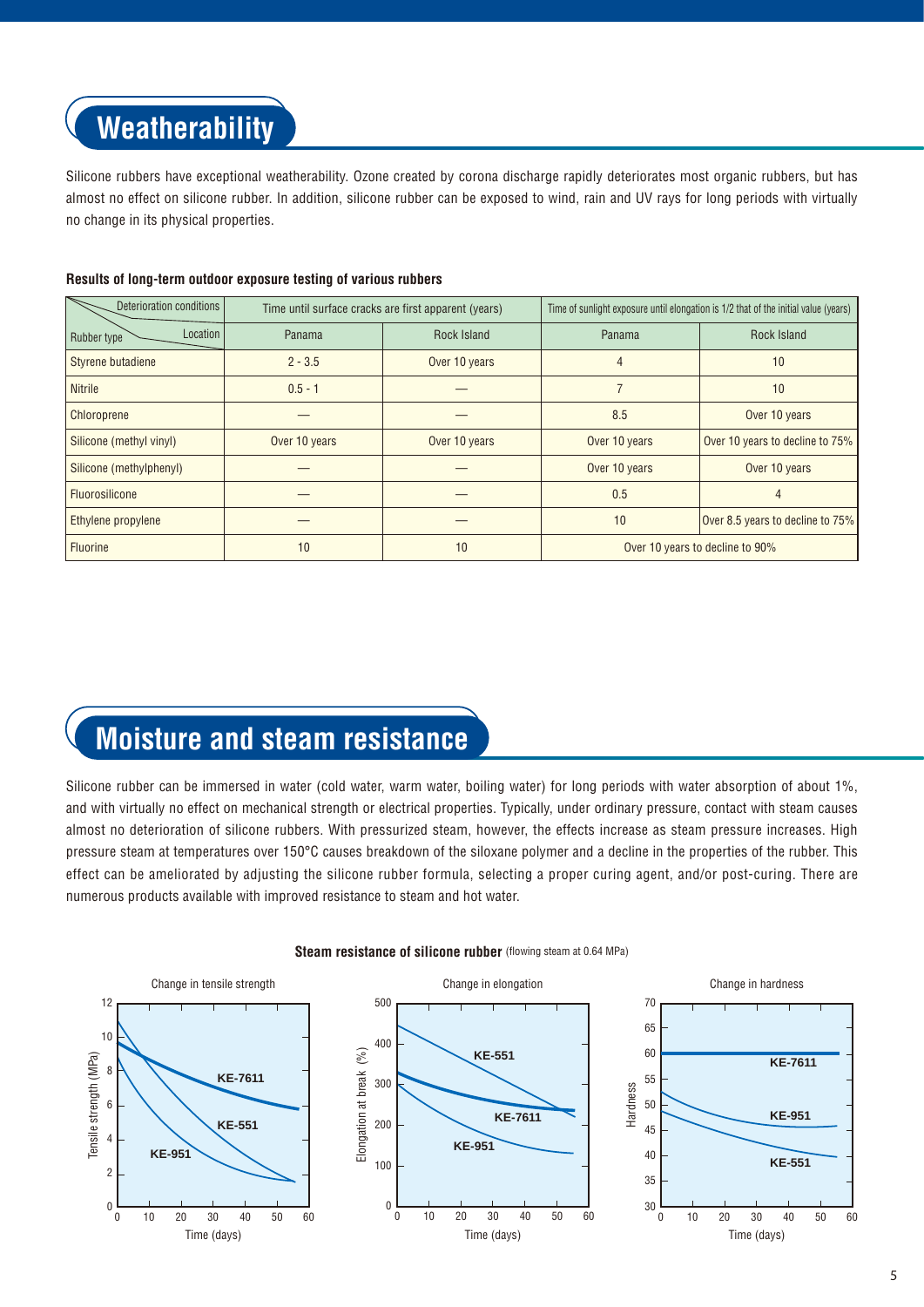### **Resistance to oils, solvents, and other chemicals**

Silicone rubber has outstanding resistance to oil at high temperatures. Among common organic rubbers, nitrile rubber and chloroprene rubber have somewhat higher oil resistance at temperatures below 100°C, but at higher temperatures silicone rubber is superior.

Silicone rubber also has excellent resistance to solvents and other chemicals. It is essentially unaffected by polar organic compounds (aniline, alcohol, etc.) or dilute acids or bases, with the increase in volume due to swelling in the range of only 10%–15%. Silicone rubber does swell in non-polar organic compounds like benzene, toluene and gasoline; but unlike most organic rubbers, it does not decompose or dissolve, and will return to its former state when the solvent is removed. Silicone rubber is, however, adversely affected by strong acids and bases, so it should not be used where it will come in contact with such chemicals.

Typically, the effects of solvents on silicone are evidenced by the swelling, softening and reduced strength of the rubber; the extent of these effects depends on the type of solvent involved.

#### **Temperature range and various oils applicable to various rubbers**



✽ Aniline point: the lowest temperature at which equal portions of an oil and aniline are completely miscible.

|             | Type of oil/chemical<br>ASTM #1 oil | Immersion conditions          |                  |                 | Change in properties |                  |                          |                  |
|-------------|-------------------------------------|-------------------------------|------------------|-----------------|----------------------|------------------|--------------------------|------------------|
|             |                                     |                               | $\degree$ C x h  | Hardness points | Weight %             | Volume %         | Tensile strength %       | Elongation %     |
|             |                                     |                               | $150 \times 168$ | $-10$           |                      | $+10$            | $-10$                    | $-10$            |
|             |                                     | ASTM #3 oil                   | 150 x 168        | $-25$           |                      | $+40$            | $-20$                    | $-20$            |
|             |                                     | <b>GM Hydramatic Fluid</b>    | 94 x 70          | $-35$           |                      | $+35$            | $-40$                    | $-5$             |
|             |                                     | <b>Ford Brake Fluid</b>       | $150 \times 72$  | $-20$           |                      | $+15$            | $-60$                    | $-40$            |
| $\subseteq$ |                                     | <b>Diesel Fuel</b>            | $50 \times 168$  | $-30$           |                      | $+105$           | $\overline{\phantom{0}}$ | —                |
|             |                                     | Gasoline                      | 23 x 168         | $-20$           |                      | $+165$           | ▃                        |                  |
|             |                                     | Skydrol 500A Fluid            | 70 x 168         | $-5$            |                      | $+10$            | $-10$                    | $+5$             |
|             | Motor oil (SAE #30)                 | 175 x 168                     | $-8$             |                 | $-8$                 | $-70$            | $-65$                    |                  |
|             |                                     | Conc. Nitric acid             | 25 x 168         |                 | $+10$                | $+10$            | $-80$                    | 30               |
|             |                                     | 7% Nitric acid                | $25 \times 168$  |                 | < 1                  | < 1              | $-50$                    | $-30$            |
|             |                                     | Conc. Sulfuric acid           | $25 \times 168$  |                 | <b>Dissolves</b>     | <b>Dissolves</b> | <b>Dissolves</b>         | <b>Dissolves</b> |
|             | <b>Acid</b>                         | 10% Sulfuric acid             | $25 \times 168$  |                 | < 1                  | < 1              | $\mathbf{0}$             | $\mathbf{0}$     |
|             |                                     | Acetic acid                   | $25 \times 168$  |                 | $+3$                 | $+4$             | $-20$                    | $+10$            |
|             |                                     | 5% Acetic acid                | 25 x 168         |                 | $+2$                 | $+2$             | $-20$                    | $+10$            |
|             |                                     | Conc. Hydrochloric acid       | 25 x 168         |                 | $+3$                 | $+4$             | $-40$                    | $-20$            |
| Chemica     |                                     | 10% Hydrochloric acid         | $25 \times 168$  |                 | $+2$                 | $+2$             | $-50$                    | $-50$            |
|             |                                     | 10% Sodium hydroxide solution | $25 \times 168$  |                 | $-2$                 | $-1$             | $-10$                    | $\mathbf 0$      |
|             | <b>Alkali</b>                       | 2% Sodium hydroxide solution  | $25 \times 168$  |                 | < 1                  | < 1              | $\mathbf{0}$             | $\mathbf{0}$     |
|             |                                     | Conc. Ammonia water           | $25 \times 168$  |                 | $+2$                 | $+1$             | $-30$                    | $+10$            |
|             |                                     | 10% Ammonia water             | $25 \times 168$  |                 | $+2$                 | $+2$             | $-20$                    | $\mathbf 0$      |
|             |                                     |                               | $25 \times 168$  |                 | < 1                  | < 1              | $\mathbf{0}$             | $\mathbf{0}$     |
|             | Other                               | Water                         | 100 x 70         |                 | < 1                  | < 1              | $-10$                    | $-10$            |
|             |                                     |                               | 70 x 168         |                 | $+1$                 | < 1              | $-10$                    | $+10$            |
|             |                                     | 3% Hydrogen peroxide solution | 25 x 168         |                 | < 1                  | < 1              | $\mathbf{0}$             | $+20$            |

#### **Oil and chemical resistance of common methyl vinyl silicone rubber**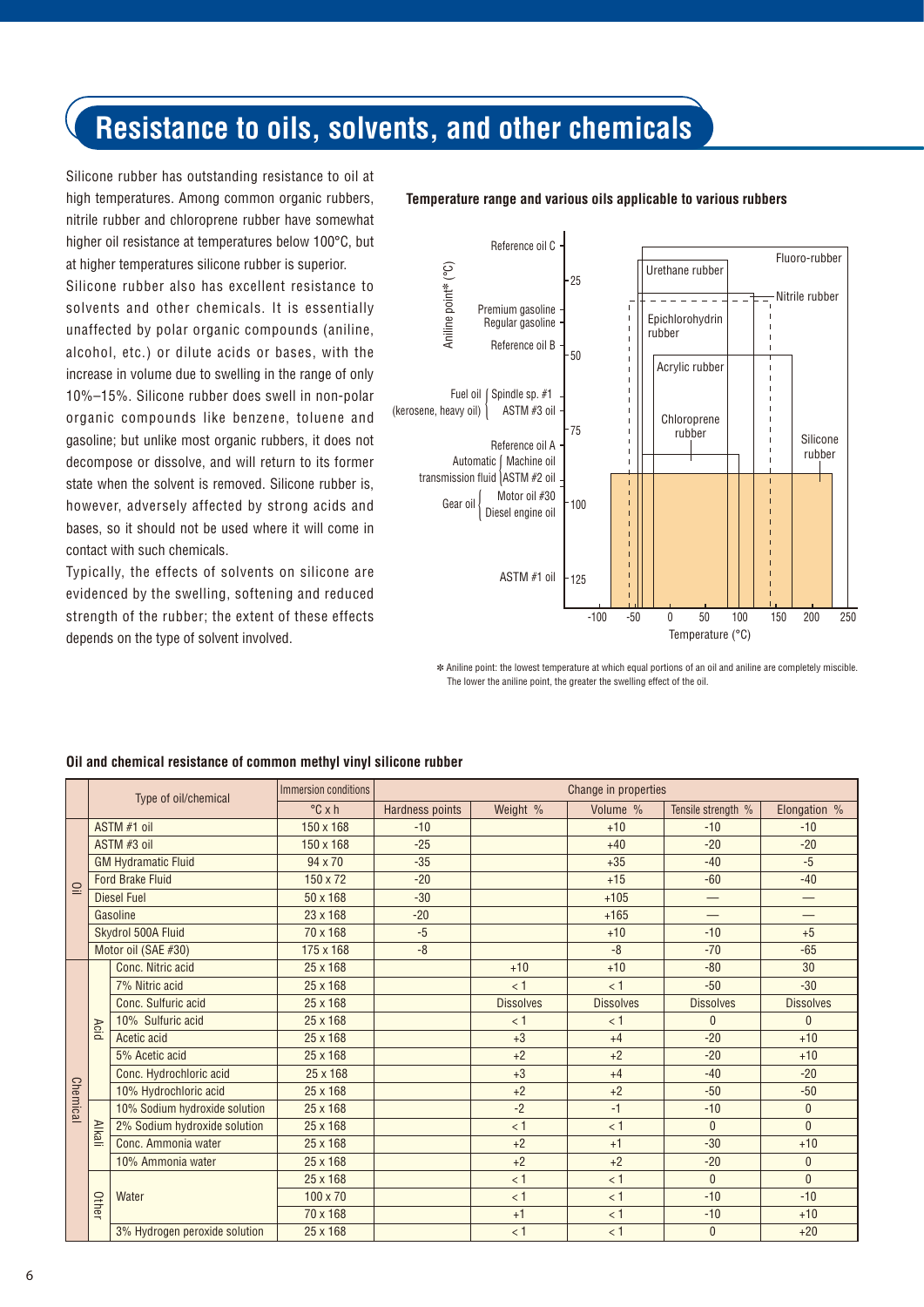

#### **Correlation between solubility parameter value (SP value) of a solvent and rubber swelling**

The solvent resistance of fluorosilicone rubber is particularly high, although all silicone rubbers resist solvents better than other types of rubber.

#### **Change in volume of rubbers caused by various fluids (after 168-hour immersion)**

| Fluid type             | Temperature | <b>Nitrile</b> |              | Chloroprene | <b>Natural</b> | <b>Styrene</b> | <b>Butyl</b>   | <b>Silicone</b> | Hypalon <sup>®</sup> |                |
|------------------------|-------------|----------------|--------------|-------------|----------------|----------------|----------------|-----------------|----------------------|----------------|
|                        | °C          | 28%            | 33%          | 38%         |                | rubber         | butadiene      |                 |                      |                |
| Gasoline               | 50          | 15             | 10           | 6           | 55             | 250            | 140            | 240             | 260                  | 85             |
| ASTM #1 oil            | 50          | $-1$           | $-1.5$       | $-2$        | 5              | 60             | 12             | 20              | $\overline{4}$       | $\overline{4}$ |
| ASTM #3 oil            | 50          | 10             | $\mathbf{3}$ | 0.5         | 65             | 200            | 130            | 120             | 40                   | 65             |
| Diesel oil             | 50          | 20             | 12           | 5           | 70             | 250            | 150            | 250             | 150                  | 120            |
| Olive oil              | 50          | $-2$           | $-2$         | $-2$        | 27             | 100            | 50             | 10              | 4                    | 40             |
| Lard                   | 50          | 0.5            |              | 1.5         | 30             | 110            | 50             | 10              | $\overline{4}$       | 45             |
| Formaldehyde           | 50          | 10             | 10           | 10          | 25             | $6\phantom{1}$ | $\overline{7}$ | 0.5             |                      | 1.2            |
| Ethanol                | 50          | 20             | 20           | 18          | $\overline{7}$ | 3              | $-5$           | $\overline{2}$  | 15                   | 5              |
| Glycol                 | 50          | 0.5            | 0.5          | 0.5         | $\overline{2}$ | 0.5            | 0.5            | $-0.2$          |                      | 0.5            |
| Ethyl ether            | 50          | 50             | 30           | 20          | 95             | 170            | 135            | 90              | 270                  | 85             |
| Methyl ethyl ketone    | 50          | 250            | 250          | 250         | 150            | 85             | 80             | 15              | 150                  | 150            |
| Trichloroethylene      | 50          | 290            | 230          | 230         | 380            | 420            | 400            | 300             | 300                  | 600            |
| Carbon tetrachloride   | 50          | 110            | 75           | 55          | 330            | 420            | 400            | 275             | 300                  | 350            |
| <b>Benzene</b>         | 50          | 250            | 200          | 160         | 300            | 350            | 350            | 150             | 240                  | 430            |
| <b>Aniline</b>         | 50          | 360            | 380          | 420         | 125            | 15             | 30             | 10              | $\overline{7}$       | 70             |
| Phenol                 | 50          | 450            | 470          | 510         | 85             | 35             | 60             | 3               | 10                   | 80             |
| Cyclohexanol           | 50          | 50             | 40           | 25          | 40             | 55             | 35             | $\overline{7}$  | 25                   | 20             |
| <b>Distilled water</b> | 100         | 10             | 11           | 12          | 12             | 10             | 2.5            | 5               | $\overline{2}$       | $\overline{4}$ |
| Sea water              | 50          | $\overline{2}$ | 3            | 3           | 5              | $\overline{2}$ | $\overline{7}$ | 0.5             | 0.5                  | 0.5            |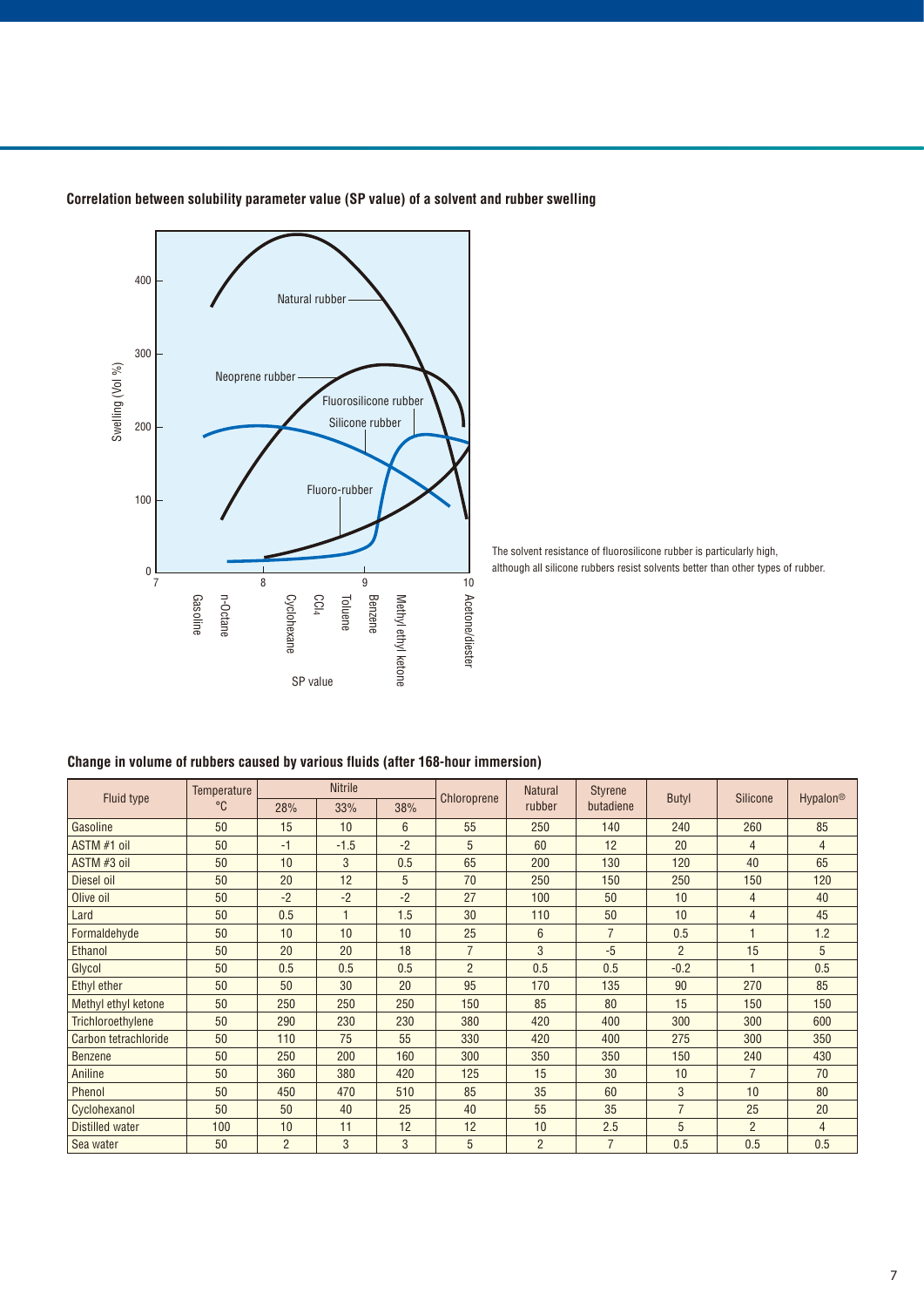### **Electrical insulation**

Silicone rubber has high insulation resistance of 1TΩ·m–100TΩ·m, and its insulating properties are stable over a wide range of temperatures and across a wide frequency spectrum. There is almost no decline in performance even when immersed in water, making silicone rubber an ideal insulating material. It has particularly good resistance to corona discharge and arcing at high voltages. Silicone rubber is thus used extensively as an insulator in high voltage applications.



#### **Correlation between temperature and the volume resistivity of various rubbers**

#### **Arc resistance**

| <b>Material</b>                | ASTM method sec |
|--------------------------------|-----------------|
| Fabric based phenol resin      | 4.5             |
| Chlorosulphonated polyethylene | 5.2             |
| <b>Butyl rubber</b>            | 72              |
| High butyl rubber              | over 180        |
| Chloroprene rubber             | 8.5             |
| Epoxy resin                    | 184             |
| Polyester resin                | 134             |
| Polytetrafluoroethylene (PTFE) | 165-185         |
| Silicone rubber                | over 180        |

#### **Tracking resistance**

|                                | DIN method |                                         |  |  |
|--------------------------------|------------|-----------------------------------------|--|--|
| <b>Material</b>                | Rating     | Erosion depth mm<br>$\lceil$ drip count |  |  |
| <b>Butyl rubber</b>            | $KA-3C$    | 0.342                                   |  |  |
| Ethylene propylene rubber      | $KA-3C$    | 0.240                                   |  |  |
| Chlorosulphonated polyethylene | $KA-3C$    | 0.224                                   |  |  |
| Chloroprene rubber             | $KA-2$     | [18]                                    |  |  |
| Polyethylene                   | $KA-2$     | [46]                                    |  |  |
| Cross-linked polyethylene      | KA-3C      | 0.302                                   |  |  |
| Polystyrene                    | $KA-2$     | $[15]$                                  |  |  |
| Silicone rubber                | KA-3C      | 0.0064                                  |  |  |

✽ KA-3C Over 101 drops, less than 1 mm erosion

KA-2 Conduction path forms at 11-100 drops

#### **Silicone rubber thickness and Dielectric breakdown voltage** (Temperature: 23°C. Based on JIS K 6249)



#### **Corona resistance**

| <b>Material</b>                  | Operating life at 3kV h |
|----------------------------------|-------------------------|
| Polyethylene                     | 24.0                    |
| Polytetrafluoroethylene (PTFE)   | 33.5                    |
| Cellulose triacetate             | 36.5                    |
| Polyethylene terephthalate (PET) | 50.0                    |
| Polyester varnish                | 22.0                    |
| Oil-modified phenol resin        | 55.0                    |
| Epoxy ester varnish              | 65.5                    |
| Asphalt varnish                  | 81.0                    |
| Silicone rubber                  | over 35,600             |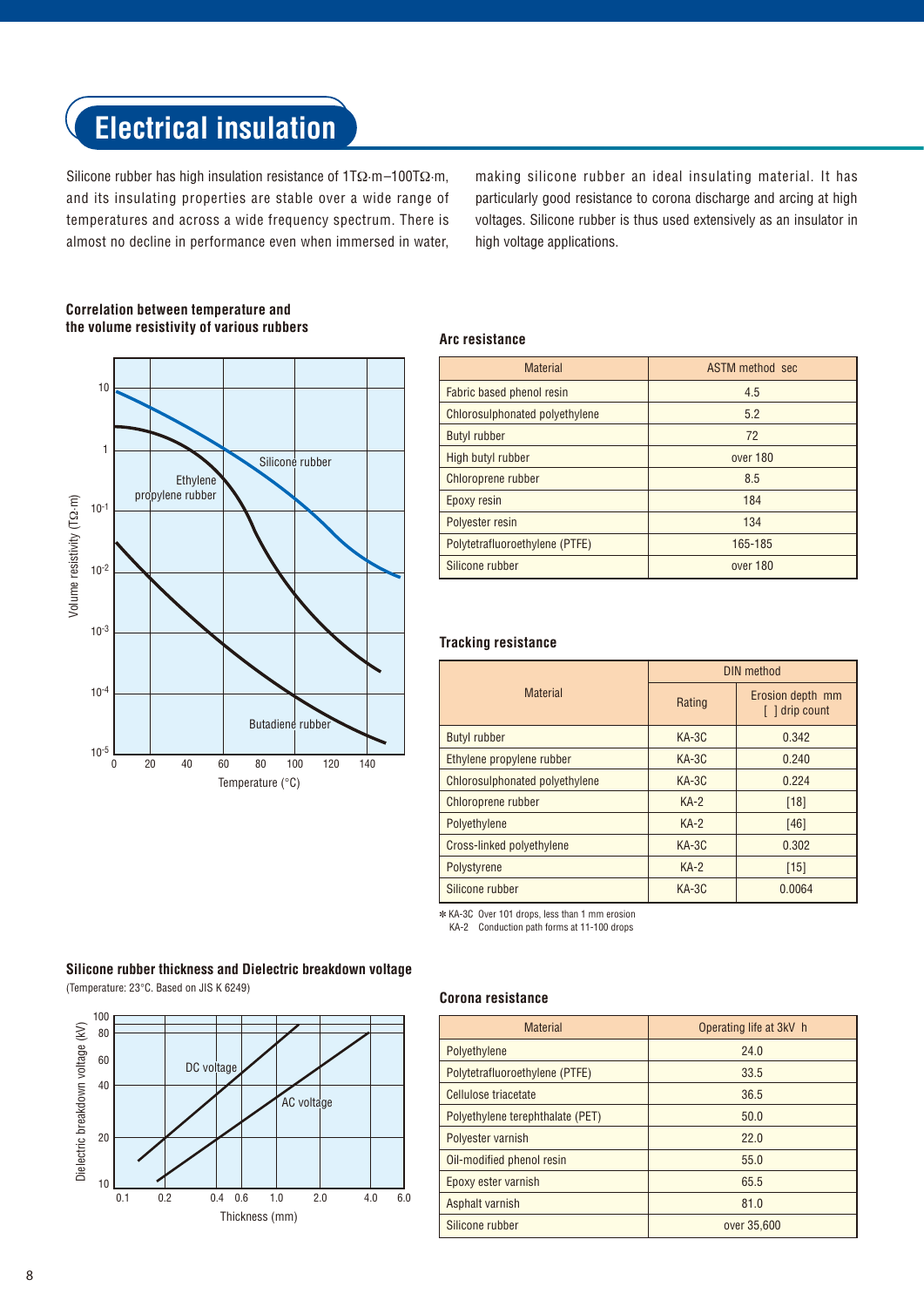### **Thermal conductivity**

The thermal conductivity of silicone rubber is about 0.2 W/mΩ·K, a value higher than that of common organic rubbers. Some silicone rubbers contain a high proportion of special inorganic fillers to improve thermal conductivity (about 1.3 W/mΩ·K), and these are used to make products including thermal interface sheets and heating rollers.

#### **Thermal conductivity of thermal interface silicone rubber**



### **Flame retardancy**

If silicone rubber is brought close to a flame, it will not ignite easily; but once ignited it will continue burning. It is possible to impart flame retardancy and/or self-extinguishing properties by adding a small amount of flame retardant. Some silicone rubber products have received UL94 V-0 certification according to the UL94 (USA) standards for flammability classification, shown at right. When they do burn, almost no black smoke or noxious gas is produced during combustion because these products contain none of the organic halogen compounds typically found in organic polymer rubbers. They are used in consumer electronics and business equipment; in closed spaces such as aircraft, subways, and building interiors. These silicone rubbers contribute to making all these environments safer.

- ✽ Please refer to "Standard for Safety: UL94" (Test for Flammability of Plastic Materials for Parts in Devices and Appliances) by Underwriters Laboratories Inc.® for UL94 Flammability Classification Standards.
- ✽ Please refer to "Plastics Recognized Component Directory" by Underwriters Laboratories Inc.® for approved products. [File no. F48923]

### **Electrical conductivity**

Conductive silicone rubbers contain electrically conductive **Volume resistivity and carbon black content** materials such as carbon. A range of products are available, with resistance varying from  $0.01\Omega \cdot m$  to 10Ω·m. Their other properties are basically the same as general purpose silicone rubbers. Conductive silicone rubbers are thus used extensively as a material for keyboard contact points, components used in heaters, an antistatic material, and high-voltage cable shielding.



<sup>✽</sup> Typically, the volume resistivity of commercially available conductive silicone rubbers is between 0.01Ω·m and 10Ω·m. At values above 100Ω·m, resistance changes greatly with small amounts of carbon; attaining consistent resistance in the 10kΩ·m–100MΩ·m range is particularly difficult.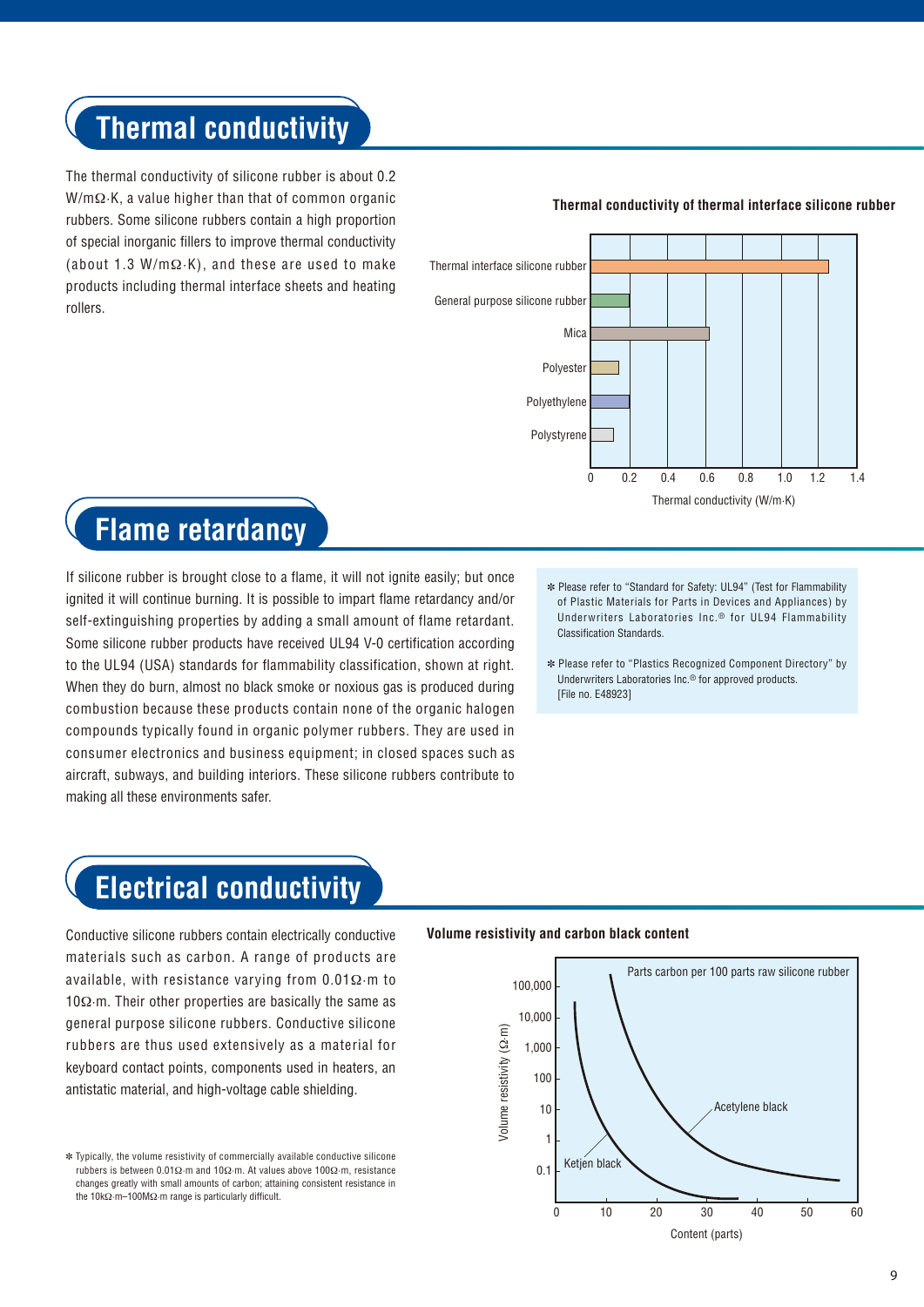### **Compression set**

When using rubber materials for gaskets that will be under compression in heated conditions, the ability of these materials to recover from compression deformation is a crucial consideration. The compression set of silicone rubber is consistent over a wide temperature range, from -60° to +250°C. Although the compression set of typical organic rubbers is relatively low around room temperature, it increases significantly as temperatures rise. Silicone rubbers generally require post-curing. Post-curing and selection of a proper curing agent are particularly recommended when using silicone rubber to make molded items for which low compression set is desired.

140 120 100 80 60 40 20  $\frac{1}{1}$  10 100 1,000 **Creep properties of rubbers**✽ **(temp.: 100°C)** Time (hour) Chloroprene rubber Fluoro-rubber Silicone rubber Butyl rubber Natural rubber Styrene butadiene rubber Figure  $\frac{1}{20}$ <br>  $\frac{1}{20}$ <br>  $\frac{1}{20}$ <br>  $\frac{1}{20}$ <br>  $\frac{1}{20}$ <br>  $\frac{1}{20}$ <br>  $\frac{1}{20}$ <br>  $\frac{1}{20}$ <br>  $\frac{1}{20}$ <br>  $\frac{1}{20}$ <br>  $\frac{1}{20}$ <br>  $\frac{1}{20}$ <br>  $\frac{1}{20}$ <br>  $\frac{1}{20}$ <br>  $\frac{1}{20}$ <br>  $\frac{1}{20}$ <br>  $\frac{1}{20}$ <br>  $\frac{1}{20}$ 

✽ Creep is the deformation of a plastic material under constant load. Typically, creep increases as temperature rises. Rubbers that are firm and have greater thermal stability tend to exhibit lower creep values at higher temperatures.

Silicone rubber exhibits less creep than organic rubbers, and is more stable even than



#### **Compression set at various temperatures (test conditions: 22 hours at each temperature)**

### **Flex fatigue resistance**

Generally speaking, the strength of silicone rubber against dynamic stress is no greater than that of organic rubbers. But Shin-Etsu has overcome this shortcoming, developing silicone rubbers with flex fatigue resistance that is 8–20 times higher than conventional products. These special silicone rubbers are now used in OA equipment keyboards, transport vehicles, and other applications.

#### **Flex fatigue resistance of silicone rubbers**

| Brand name<br>Property                                                        | <b>KE-951</b> | <b>KE-9510</b> | <b>KE-9511</b>                           | <b>KE-5151</b> |
|-------------------------------------------------------------------------------|---------------|----------------|------------------------------------------|----------------|
| Elongation fatigue* <sup>1</sup> ( x 10,000 times)                            | $30 - 40$     | $45 - 55$      | 200-300                                  | 400-500        |
| Keypad keystroke durability <sup>*2</sup> ( $\times$ 10,000 times) approx 250 |               |                | approx 300   approx 1,100   approx 2,000 |                |

✽1 Tested using De Mattia flexing fatigue tester, 100% elongation, 5 cycles/sec. ✽2 Measured using a model keyboard. Expressed as the number of keystrokes

until the rubber's recovery force is 50% its initial value.



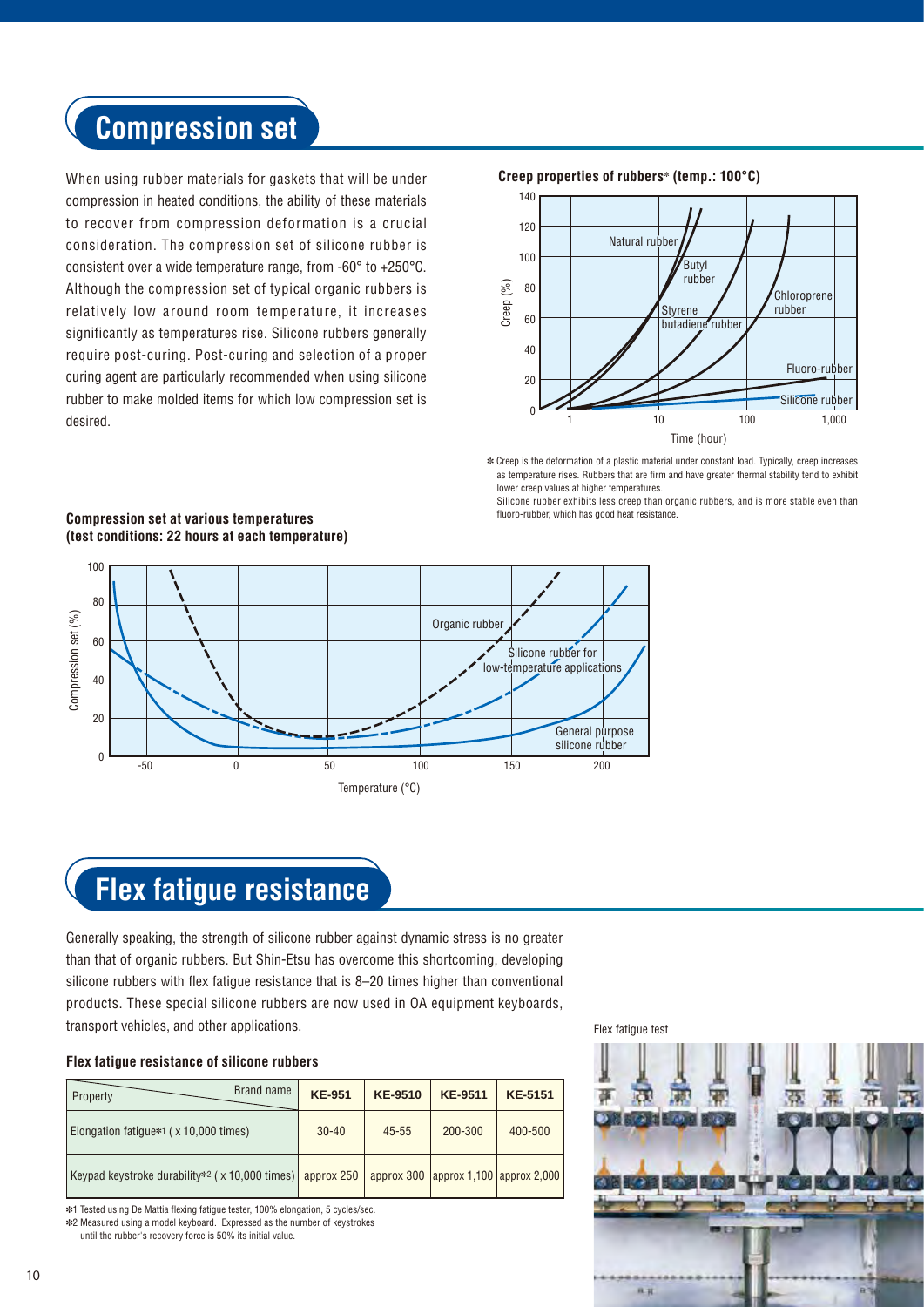### **Tear strength and tensile strength**

The tear strength of silicone rubber is generally around 9.8 kN/m. There are high-strength types available with tear strength between 29.4 kN/m and 49.0 kN/m, achieved through polymer modification and/or judicious selection of fillers and crosslinkers. These products are ideal for molding large items, reverse tapered forms, and complexly shaped items when high tear strength is required.

#### **Temperature dependency of rubber strength**



✽ The strength of silicone rubber at room temperature is inferior to that of organic rubber, but silicone rubber maintains strength better at high temperatures, such that the two eventually trade places on the graph.

#### **Comparison of the tear strength of silicone rubbers (temp.: 23°C)**



Tear strength test (crescent piece)

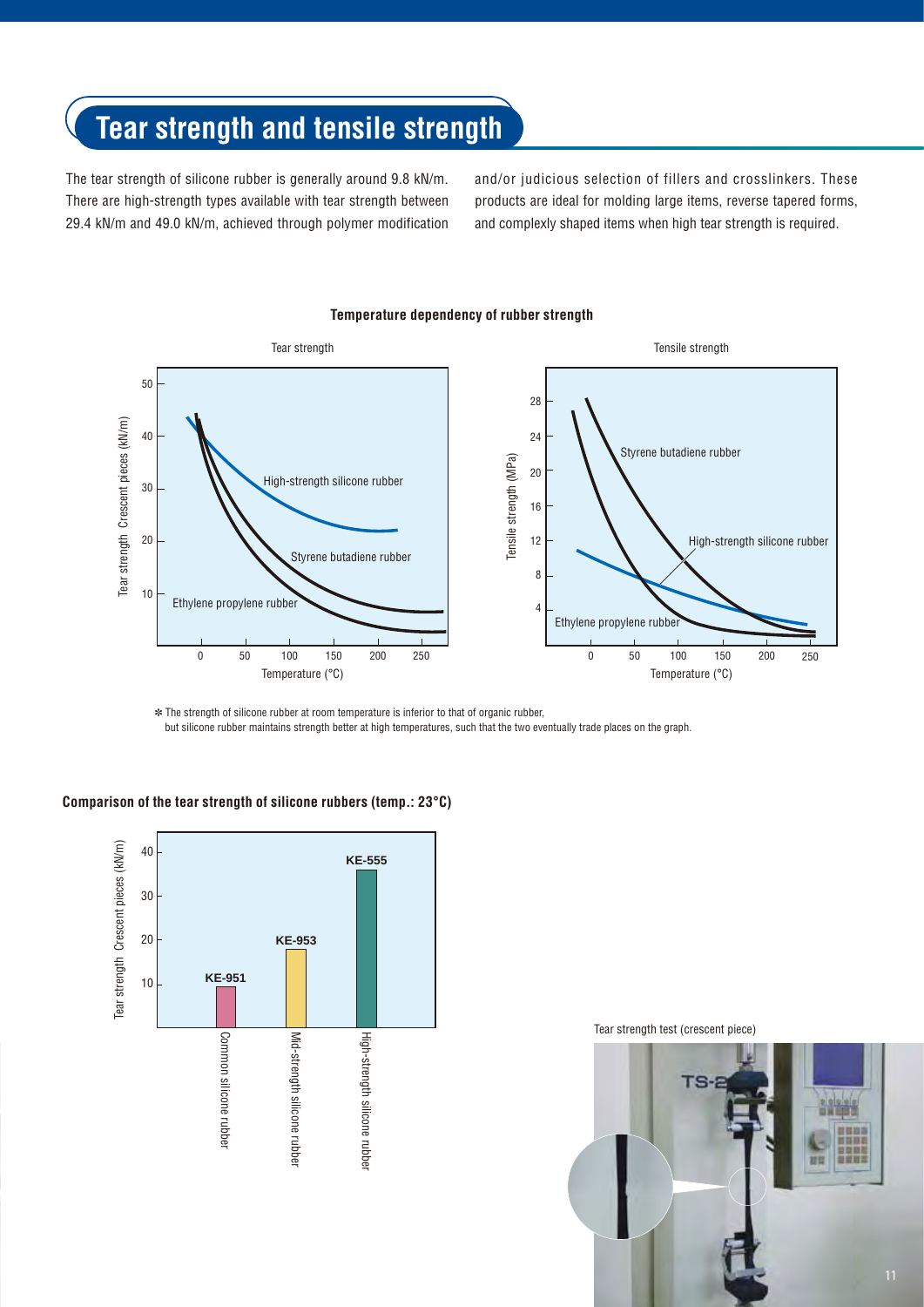### **Gas permeability**

Compared to organic rubber or plastic films, thin films of silicone rubber have better gas and vapor permeability, and they have selectivity. One application for silicone rubber being investigated is as a gas and water separation membrane in oxygen enrichment systems.

#### **Comparison of gas permeability with natural rubber=100 for reference (25°C)**

| <b>Material</b>                         |                                              | H <sub>2</sub> | 0 <sub>2</sub> | N <sub>2</sub> | CO <sub>2</sub> | Air            |       |
|-----------------------------------------|----------------------------------------------|----------------|----------------|----------------|-----------------|----------------|-------|
| Natural rubber                          | $P \times 10^8$ cc $\cdot$ cm<br>cm2.sec.atm |                | 37.4           | 17.7           | 6.1             | 99.6           |       |
|                                         |                                              |                | 100            | 100            | 100             | 100            | 100   |
| Silicone rubber                         |                                              |                | 1,070          | 2,200          | 3,300           | 1,600          | 2,700 |
| Butyl rubber (isobutene 98, isoprene 2) |                                              |                | 15             | 56             | 5               | $\overline{4}$ | 48    |
| Polybutadiene (emulsified)              |                                              |                | 86             | 82             | 80              | 105            | 81    |
|                                         | Acrylonitrile<br>content                     | 20%            | 51             | 35             | 31              | 48             | 33    |
| <b>Nitrile</b>                          |                                              | 27%            | 32             | 17             | 13              | 24             | 15    |
|                                         |                                              | 32%            | 24             | 10             | 7.5             | 14             | 8.5   |
| <b>Teflon®</b>                          |                                              |                | 46             | 44             | 43              | 19             |       |
| Polyethylene d=0.926                    |                                              |                | 15             | 11             | 9               | 8              |       |
| Polypropylene                           |                                              |                | 23             | $\overline{7}$ | 9               | $\overline{4}$ |       |
| Polyvinyl chloride                      |                                              |                | $6\phantom{1}$ | $\overline{2}$ | $\overline{2}$  | $\overline{1}$ |       |

#### **Water vapor permeability of plastic films**

| <b>Material</b>                | Water vapor permeability* |                |                                                   |
|--------------------------------|---------------------------|----------------|---------------------------------------------------|
| Silicone rubber                | $15.5 - 51.8$             |                |                                                   |
| <b>PVA</b>                     | $0.04 - 40.0$             |                |                                                   |
| Ethylcellulose                 | 21.5                      |                |                                                   |
| Polyethylene                   | $0.05 - 4.85$             |                |                                                   |
| Polytetrafluoroethylene (PTFE) | 2.94                      |                |                                                   |
| Polycarbonate                  | 1.0                       | * Permeability | $\text{(cm}^3 \text{ gas})$ (cm thickness) x 10-7 |
| <b>Nylon</b>                   | $0.32 - 0.63$             |                | $(sec)$ (cm <sup>2</sup> ) (cmHg $\Delta p$ )     |

## **Transparency and coloring properties**

Most organic rubbers are black due to their carbon content. In contrast, it is possible to make highly transparent silicone rubber because the fine silica it contains does not spoil the natural transparency of silicone. Shin-Etsu has developed high-transparency,

high-strength silicone rubbers that are used for tubing and molded items in the food industry.

Its high transparency makes silicone rubber easy to color with pigments, so manufacturers can produce colorful molded items.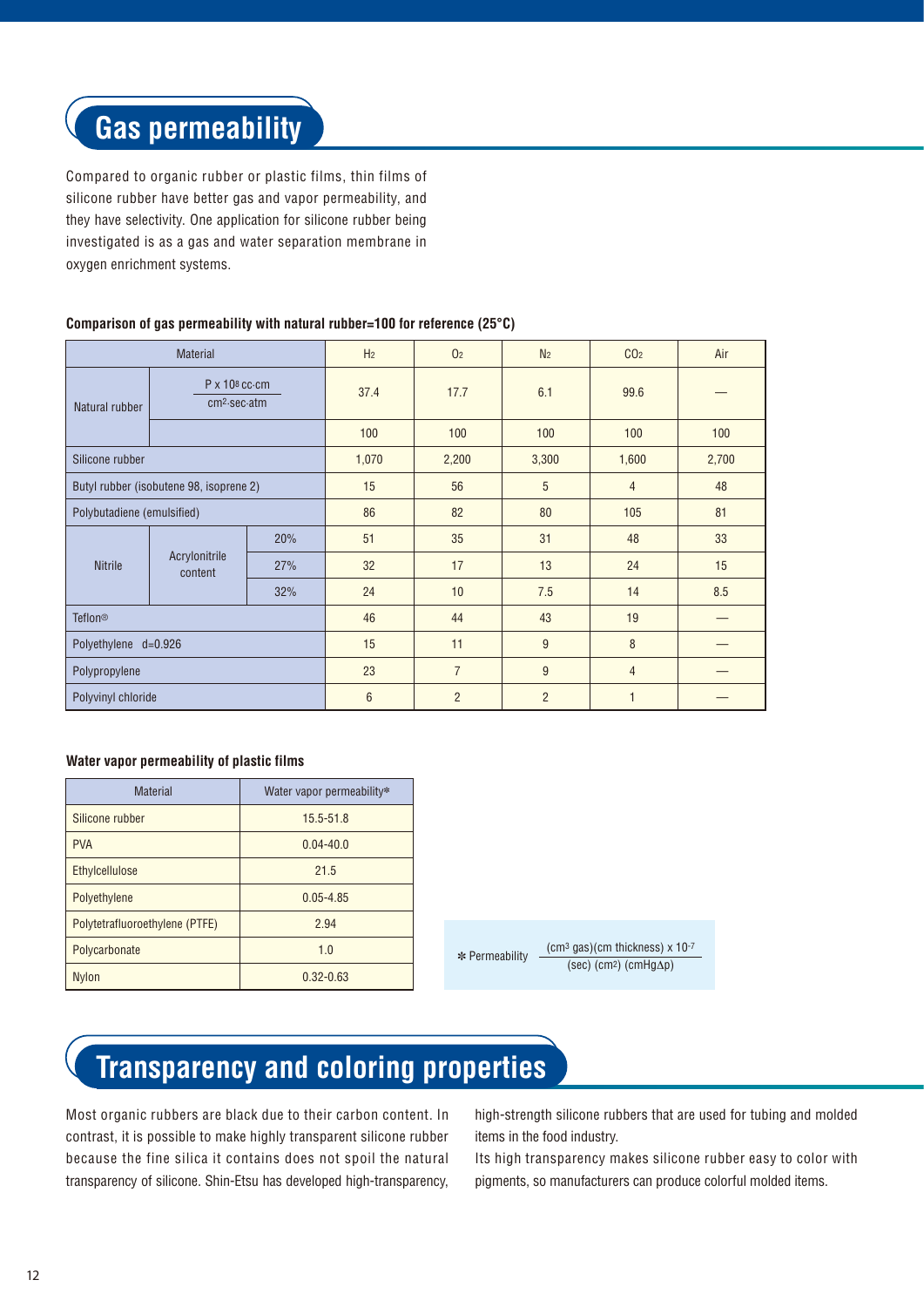### **Radiation resistance**

Common silicone rubber (dimethyl silicone rubber) really has no better radiation resistance than other organic rubbers. Methylphenyl silicone rubber, which features phenyl groups added to the polymer molecules, resists radiation and is used in the manufacturing of the cables and connectors used in nuclear power plants.

Silicone rubber with added phenyl groups has the same fine heat resistance, electrical insulating properties, flame retardancy and chemical resistance intrinsic to other silicone rubbers.

#### **Radiation resistance of rubbers**



At high temperatures, although natural rubber and other organic rubbers show a decline in performance due to thermal degradation, silicone rubber resists radiation even at high temperatures of 200°C–300°C.

#### **Radiation resistance of silicone rubber**



13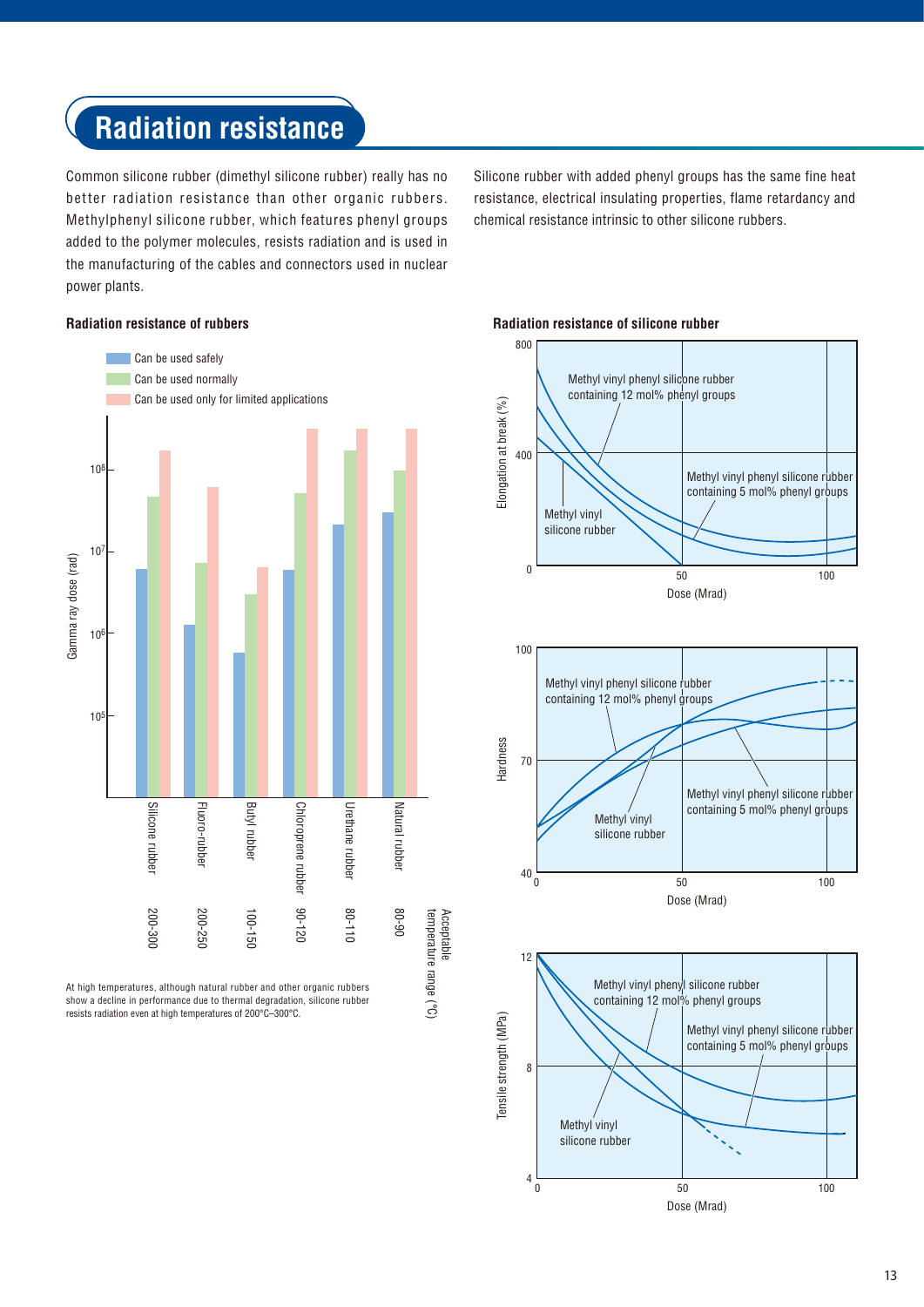### **Vibration absorption**

The loss modulus (tan  $\delta$ )\* of silicone rubber is generally low, making it ill-suited for use as a vibration insulator. Products with enhanced vibration absorption performance, however, absorb vibration consistently over a wide temperature range, from -50°C to +100°C.



#### **Temperature dependence of vibration absorption of rubbers**

✽ Loss modulus (tan δ) is expressed by the following equation:

tan $\delta = \frac{G_2}{G_1}$ (G1=storage modulus, G2=loss modulus)

The larger the value of tan δ, the greater the ability of a particular material to absorb energy (vibration, etc.).

### **Releasability and Non-corrosivity**

Silicone rubber is chemically inert with good release properties, so it does not corrode other materials. Silicone rubber is thus used for the fixing rollers, printing rollers and sheets of photocopiers, and for lost-wax casting.

### **Physiologically inert**

Living tissues are affected by contact with silicone rubber to a lesser degree than by exposure to other organic polymers. Silicone rubber is physiologically inert, and is thus used for baby bottle

nipples and stoppers in medical applications. In addition, it is pleasant to the touch with a high-grade feel, making it ideal for leisure items such as swimming caps and goggles.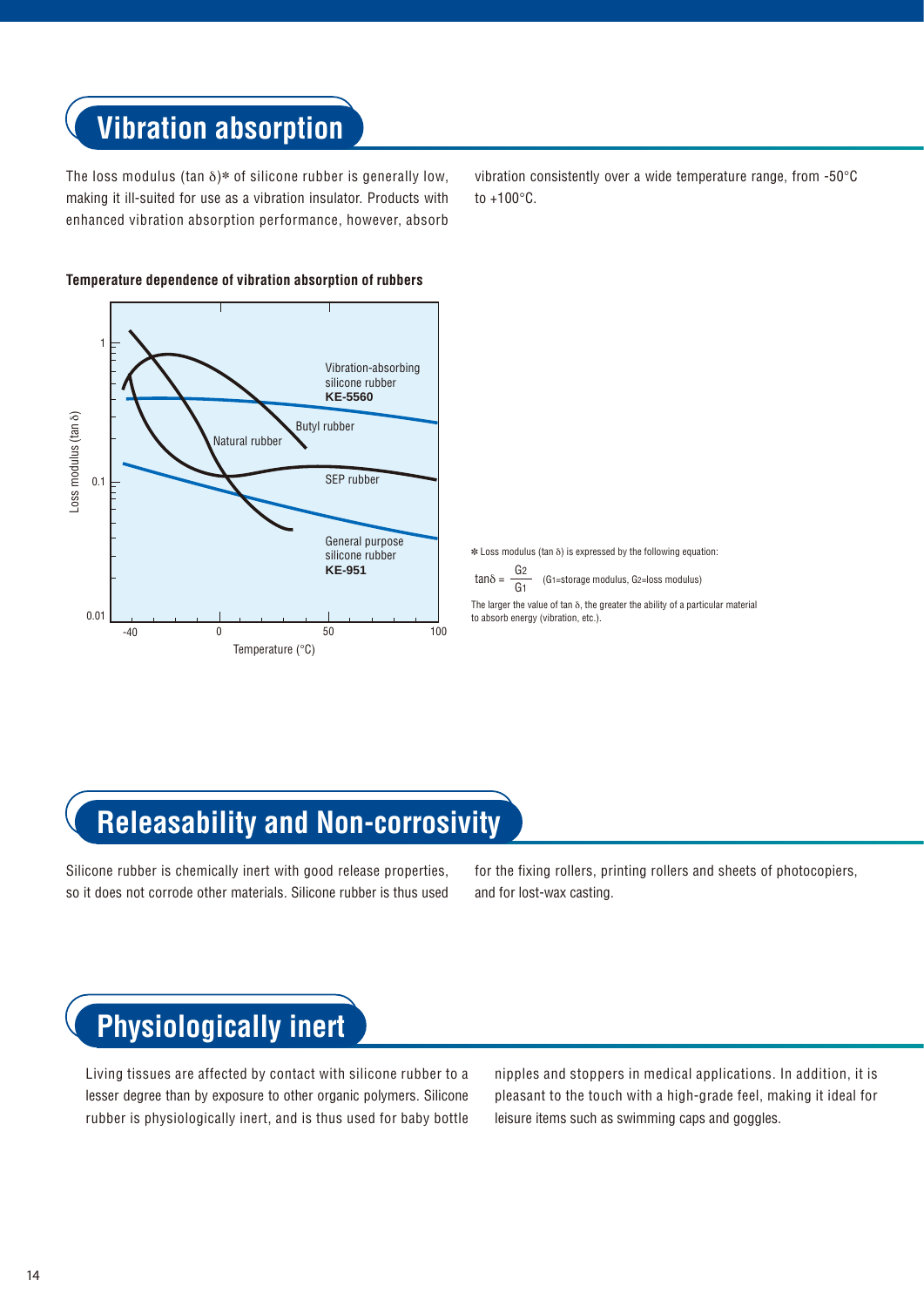### **The fine properties of silicone rubber** Perfect for an incredible array of applications.

#### **Industry**

- Application example
- ··· Required properties

#### **Consumer electronics** • Defrosters ··· Heat resistance, cold resistance,

- electrical insulation • Hot air brushes ··· Heat resistance, weatherability, good coloring properties • Microwave oven window gaskets  $\cdots$  Heat resistance
- Microwave oven drive belts ... Low compression set

#### **Office automation equipment**

**Automobiles**

- $conputer$  keyboards
- Keypads of calculators, enductivity, electrical insulation, computer keyboards  $\cdot$  flex fatione resistance
- EMI gaskets ··· Conductivity, flame retardancy,
- 
- 
- Printer platen rollers low compression set
- thermal conductivity • Photocopier (PPC) rollers Heat resistance,<br>• FAX platen rollers  $\cdots$  non-adhesivene: ··· non-adhesiveness,
	-

### **Electrical wiring**

- Lead wires of motors and home electronic goods
- Heater wires of rice cookers, etc.
- 
- 
- Refrigerator defroster wires Electrical insulation, heat resistance, • Ignition wires ··· cold resistance, thermal conductivity, flame retardancy

#### **Machinery**

| • Low frequency therapy devices  Conductivity |                                      |
|-----------------------------------------------|--------------------------------------|
| • Lost-wax casting                            | Heat resistance, non-adhesiveness    |
| • Solar hoses                                 | Chemical resistance, weatherability  |
| • Hot stamping rollers                        | Heat resistance, low compression set |
| • Vibration insulation rubber                 | Vibration absorption                 |

|                                                                                                        | TOW COMPLETED BOOK SECTION FOSISTANCE |           |                                                                        |                                                               |  |
|--------------------------------------------------------------------------------------------------------|---------------------------------------|-----------|------------------------------------------------------------------------|---------------------------------------------------------------|--|
| • Turbo chargers<br>Heat resistance, oil resistance,<br>flex fatique resistance<br>• Intercooler hoses |                                       |           | Food                                                                   |                                                               |  |
|                                                                                                        |                                       |           | • Gaskets for pressure cookers,<br>electronic rice cookers and kettles | Steam resistance, chemical resistance,<br>low compression set |  |
|                                                                                                        |                                       |           | • Milking machines                                                     | Transparency, high tear strength                              |  |
|                                                                                                        |                                       | • Nipples | Transparency, physiological inertness                                  |                                                               |  |
|                                                                                                        |                                       |           | • Food container gaskets                                               | Low compression set                                           |  |
|                                                                                                        |                                       |           |                                                                        |                                                               |  |

#### **Leisure**

- 
- Swimming goggles Transparency, high tear strength, Snorkels ··· high tensile strength, Mouthpieces physiological inertness Goggle bands
	-
- 
- 
- 

#### • Diaphragms, O-rings ··· Oil resistance, heat resistance,

- 
- 
- Waterproof connectors ···· Heat resistance, oil resistance
- 
- 
- 
- 
- cold resistance, flex fatigue resistance
- Spark plug boots ··· Oil resistance, heat resistance
- Hoses Heat resistance, cold resistance,  $\frac{1}{2}$ 
	- ··· low compression set, steam resistance
- Turbo chargers ··· Heat resistance, oil resistance,